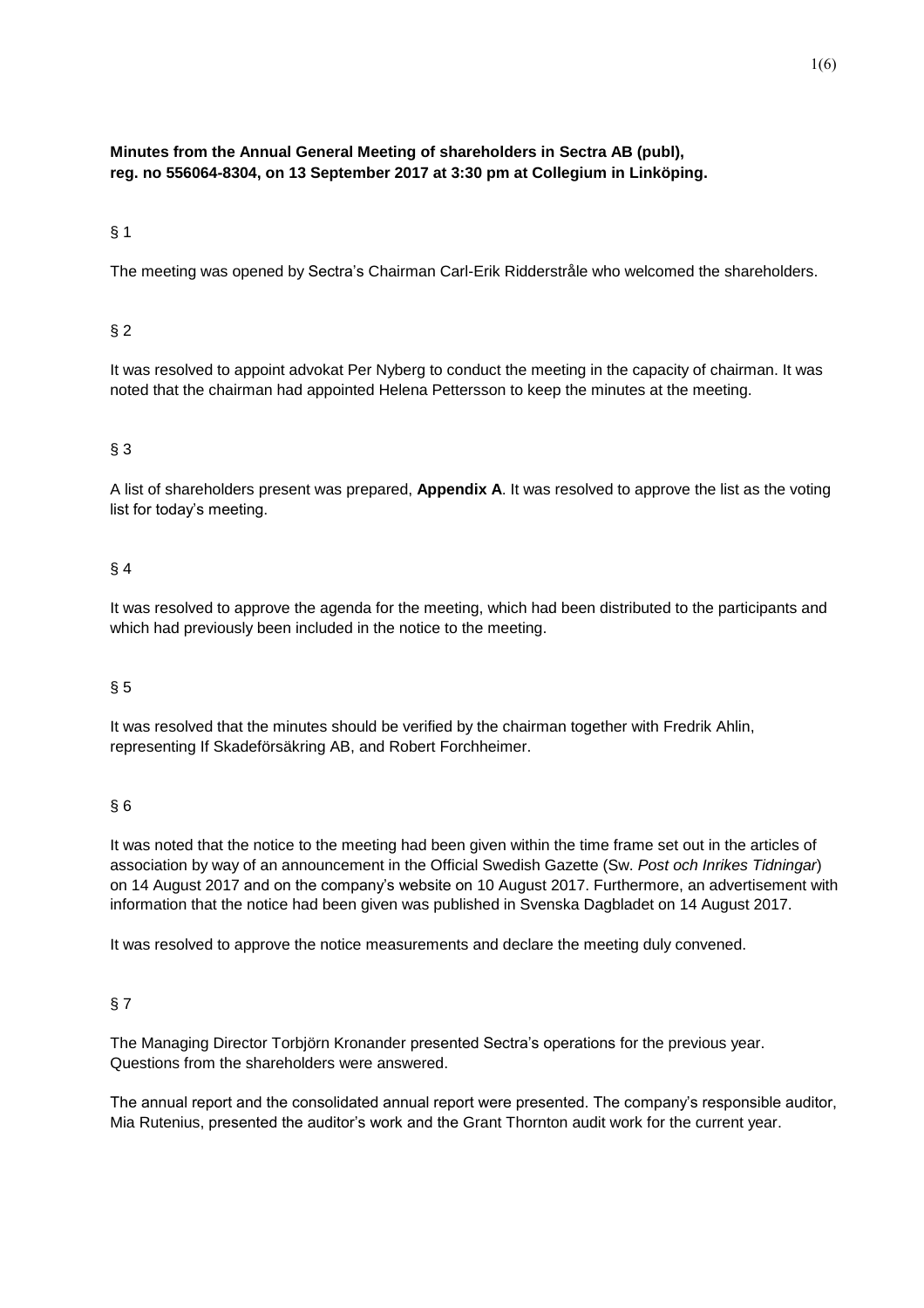## $§ 8$

a. It was resolved to adopt the income statement and consolidated income statement for the period 2016- 05-01 – 2017-04-30, and the balance sheet and consolidated balance sheet as of 30 April 2017.

b. It was resolved that the company's profits according to the adopted balance sheet as of 30 April 2017, shall be distributed in accordance with the proposal of the Board of Directors:

| The following is at the disposal of the Annual General Meeting: |               |
|-----------------------------------------------------------------|---------------|
| Premium fund                                                    | 54,965,741    |
| Loss brought forward                                            | $-34,821,126$ |
| Profit for the year                                             | 162,202,112   |
|                                                                 | 182,346,727   |
| The Board of Directors and the Managing Director proposed that: |               |
| Be carried forward                                              | 182,346,727   |

c. It was resolved to discharge the members of the Board of Directors and the Managing Director from liability for their administration of the company's affairs during the financial year 2016/2017.

It was noted that the resolution was passed unanimously and that neither members of the Board of Directors, who represented shares held by themselves or others, nor the Managing Director participated in this resolution.

## § 9

Jan-Olof Brüer, member of the election committee, presented the election committee's work and its proposals to the Annual General Meeting in relation to § § 9 -12.

It was resolved that the Board of Directors shall, for the period until the close of the next Annual General Meeting, comprise of eight (8) members without any deputies. Further, it was resolved to appoint one auditor for the period until the close of the next Annual General Meeting.

#### § 10

It was resolved that remuneration to the members of the Board should be SEK 450,000 to the Chairman of the Board and SEK 225,000 to each of the external members of the Board. Furthermore, it was decided that a remuneration of SEK 40,000 for the audit committee's work should be paid to each of its external members of the Board and SEK 80,000 to the audit committee chairman. It was decided that no separate remuneration should be paid for work in the remuneration committee.

It was resolved that the remuneration to the auditor shall be paid pursuant to an approved invoice.

## § 11

It was resolved to re-elect Jan-Olof Brüer, Torbjörn Kronander, Christer Nilsson, Anders Persson, Carl-Erik Ridderstråle and Jakob Svärdström as members of the Board and to elect Tomas Puusepp and Ulrika Hagdahl as new members of the Board for the period until the close of the next Annual General Meeting. Furthermore, Carl-Erik Ridderstråle was re-elected as chairman of the Board.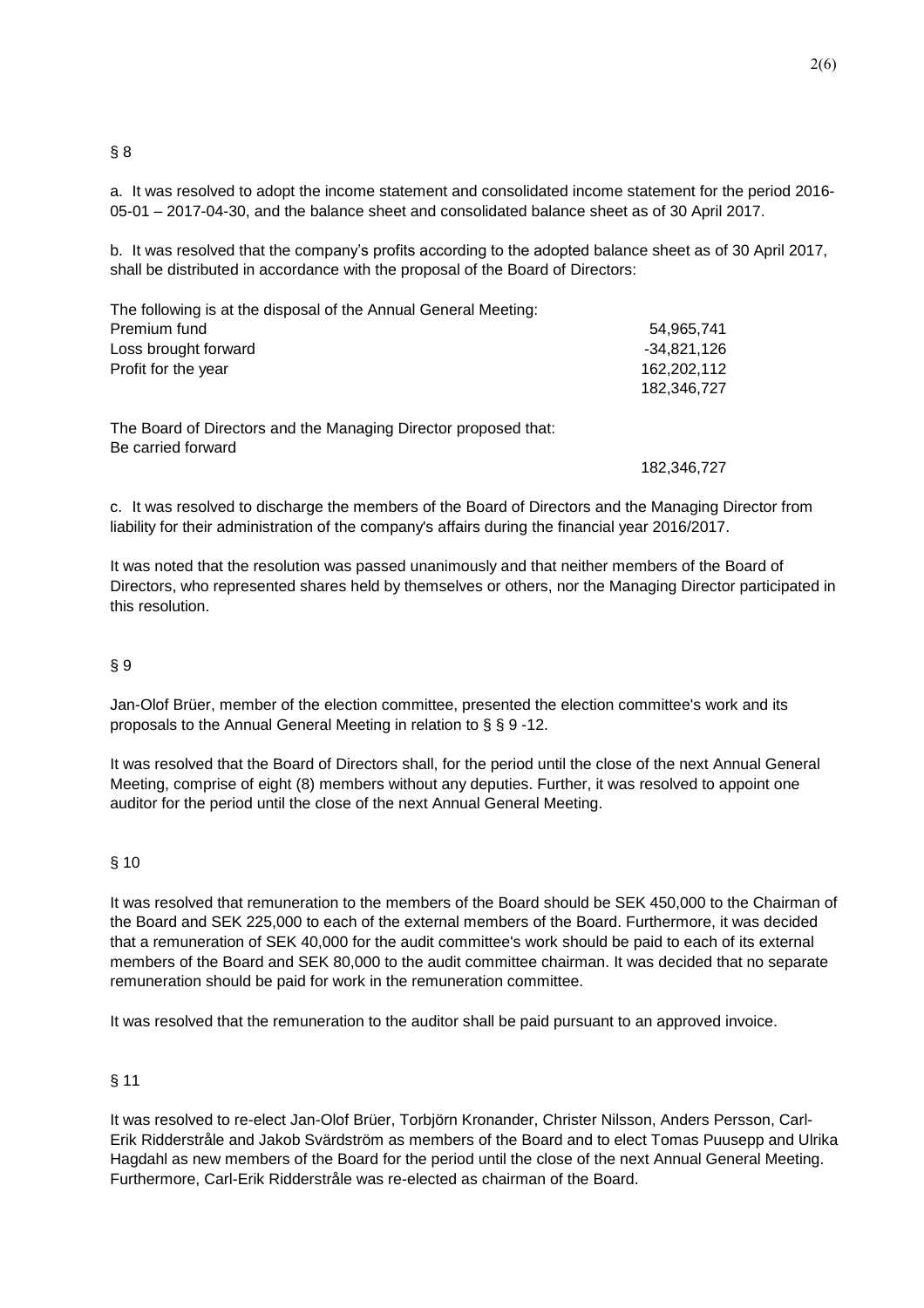Grant Thornton Sweden AB was appointed auditor for the period until the close of the next Annual General Meeting.

### § 12

It was resolved to appoint a Nomination Committee in accordance with the following principles. The Chairman of the Board shall, not later than 30 November 2017, contact the three largest shareholders in the company (based on the number of votes), each of which is then entitled to appoint a member to the committee. Should any of the three largest shareholders waive the right to appoint a member to the committee, the next shareholder in terms of the largest number of votes is offered the opportunity to appoint a member to the Nomination Committee. In addition, the Chairman of the Board is a member of the Nomination Committee. The Chairman of the Board convenes the Nomination Committee to the first meeting.

The member who represents the shareholder with the largest number of votes shall be appointed Chairman of the Nomination Committee. The Nomination Committee's mandate period extends until a new Nomination Committee is appointed. Should a member resign from the Nomination Committee in advance, an alternate shall be appointed in accordance with the principles above.

The composition of the Nomination Committee shall be announced not later than six months prior to the Annual General Meeting.

The Nomination Committee is composed based on the known shareholding of the company as per 31 October 2017. If significant changes occur in ownership after the Nomination Committee is formed, the composition of the committee can also be changed in accordance with the principles above. Changes in the Nomination Committee shall be disclosed immediately.

The Nomination Committee shall prepare and to the Annual General Meeting propose:

- election of the Chairman of the Board and other members to the company's Board of Directors;
- Board fees divided between the Chairman of the Board and other members of the Board as well as possible remuneration for committee work;
- election of and fees to the auditors and deputy auditors if applicable;
- resolution regarding principles for the composition of the Nomination Committee; and
- chairman of the Annual General Meeting.

No fees are paid to members of the Nomination Committee.

It was noted that the following voted against the proposal: Michael Sterne representing Utah State Retirement Systems.

#### § 13

It was resolved that the principles relating to remuneration and other terms of employment for senior executives of the company that was adopted by the 2016 Annual General Meeting shall continue to apply.

Senior executives of the company include the Managing Director and other members of the group senior management.

The remuneration to senior executives of the company shall be based on market terms and should support the interests of the company's owners. Remuneration shall mainly consist of a fixed salary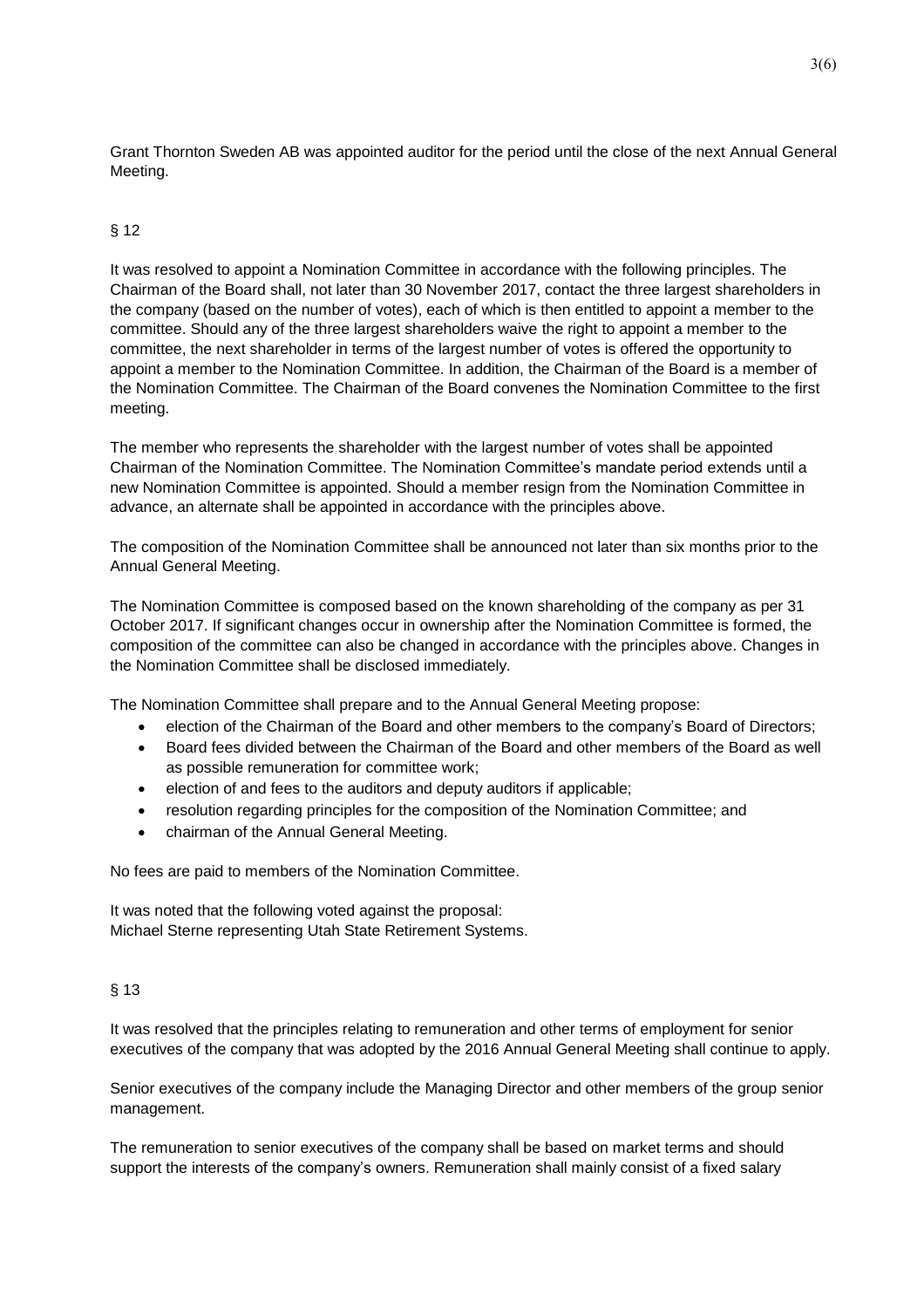element, a variable salary element, pension benefits and other benefits; for example, use of a company car. The pension benefits shall be in the form of premium.

The fixed salary shall be determined taking into account the executive's experience, responsibility and performance and shall be based on market conditions. The variable remuneration shall be in proportion to the executive's responsibility and authority. In addition, it shall have a maximum limit and be based on fulfilment of goals that comply with the Company's long-term interests. The variable portion shall, when applicable, be based on quantitative and qualitative goals, and may be comprised by share related instruments. The company's costs for the variable portion for the Managing Director and other persons in company management shall amount to not more than 50 per cent of the fixed salary costs.

The period of notice shall be not more than 12 months on the employee's side. In the event that notice is issued by the company, the period of notice and the time during which severance pay is paid out shall not together exceed a total of 24 months.

The normal retirement age shall be 65. Pensions shall be on market terms and based on definedcontribution pension solutions. The pension premium shall be maximized at 30 per cent of the fixed and variable salary.

Members of the Board of Directors with special competence shall receive remuneration on market terms for services performed outside his or her management assignment. Resolutions regarding such remuneration shall be dealt with by the Board of Directors, in which case the party concerned may not take part in the discussions or the related decision.

Issues related to remuneration to company management are handled by the Managing Director. Remuneration to the Managing Director shall be determined by the Board of Directors.

It was resolved that the Board of Directors shall be able to deviate from the guidelines for remuneration drawn up by the Annual General Meeting if there are special reasons for so doing in individual instances.

#### § 14

The Managing Director Torbjörn Kronander presented the background to and the effects of the Board of Director's proposal to implement a share split, to reduce the company's share capital through an automatic redemption of shares, and to increase the share capital through a bonus issue. The shareholders were invited to ask questions.

It was unanimously resolved in accordance with the proposal of the Board of Directors:

- a. to implement a share split, whereby one share in Sectra is divided into two shares. One of these shares will be a so-called redemption share. The record date for the share split shall be 3 October 2017;
- b. to reduce the share capital by SEK 18,967,500.50 through the redemption of 2,620,692 Class A shares and 35,314,309 Class B shares for repayment to the shareholders;
- c. the price to be paid for each redemption share shall be SEK 4.50. Thus, the maximum redemption amount will be SEK 170,707,505. Trading in redemption shares shall take place during the period 4 – 13 October 2017. The record date for redemption of the redemption shares shall be 17 October 2017. Payment is expected to be made through Euroclear Sweden AB around 20 October 2017.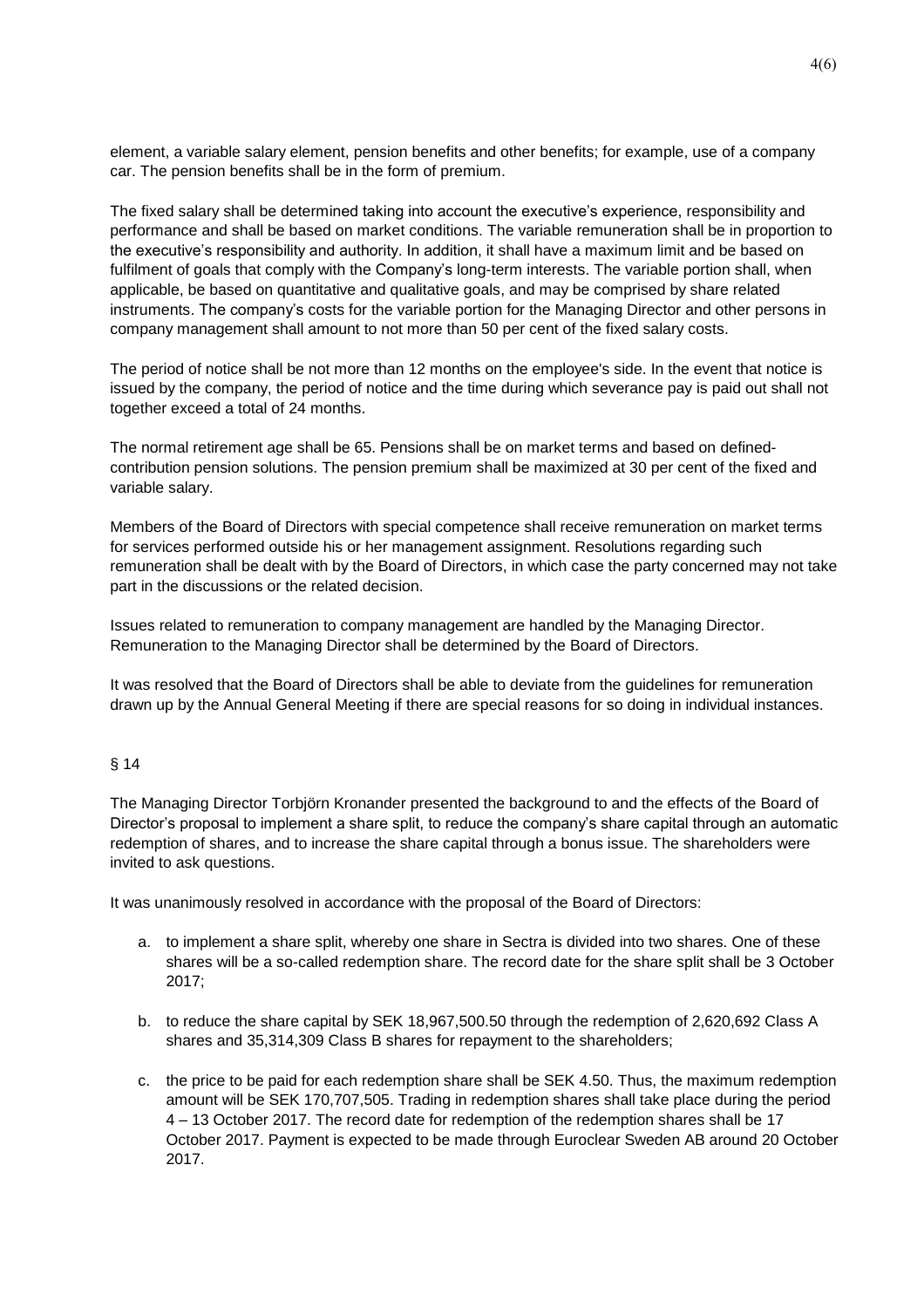d. in order to achieve a timely and efficient redemption procedure, without having to obtain permission from the Swedish Companies Registration Office or a court of law, to restore the company's share capital to its original amount by increasing the company's share capital with SEK 18,967,500.50 through a bonus issue via a transfer from the company's unrestricted equity to the company's share capital. No new shares will be issued in connection with the bonus issue. Upon completion of the bonus issue, the company's share capital will be restored to its original amount.

It was noted that documents in accordance with Chapter 20, Sections 8, 13-14 of the Swedish Companies Act were presented at the meeting.

#### § 15

It was, s, with the required majority, resolved, in accordance with the proposal of the Board of Directors, that the Board of Directors shall be authorized to issue, on one or several occasions during the period until the next Annual General Meeting, not more than 3,700,000 Class B shares for payment in cash, payment by set-off of claims or payment in kind, and that for issues where payment is made by set-off of claims or in kind, the Board of Directors shall be able to disregard the shareholders' preferential rights. The subscription price of the new shares shall be determined on the basis of the prevailing market price of the Class B shares at the time of the issue.

It was noted that the purpose of the authorization is to facilitate the use of newly issued shares in connection with the implementation of or for the financing of acquisitions of companies or businesses or parts thereof and in connection with market investments.

It was noted that the following voted against the proposal:

• Edin Paradzik representing Sveriges Aktiesparares Riksförbund.

#### § 16

It was unanimously resolved, in accordance with the proposal of the Board of Directors, to authorize the Board of Directors, on one or several occasions during the period until the close of the next Annual General Meeting, to resolve on the acquisition of shares of the company. Such shares may be acquired up to a maximum amount not, at any time, exceeding 10 per cent of the total number of shares issued by the company. Acquisitions of shares shall be made either on Nasdaq Stockholm at a purchase price within the range of the share prices registered at any given time for the Class B shares, meaning the spread between the maximum buying rate and the minimum selling rate, or by way of an offer to all shareholders, whereby the purchase shall be made at a price which at the time of the decision corresponds to a minimum of the prevailing market price for the Class B shares and at a maximum of 150 per cent of the prevailing market price for the Class B shares. The same price shall apply for Class A shares and Class B shares.

It was also resolved that the Board of Directors shall be authorized to resolve, on one or several occasions during the period until the close of the next Annual General Meeting, to dispose of all shares held by the company in connection with the acquisition of companies or businesses or parts thereof, in connection with market investments, for hedging costs that may arise relating to the company's incentive programs and for a continuous adaptation of the company's capital structure and thereby contributing to increased shareholders' value. The shareholders shall have a preferential right to acquire the shares in accordance with the provisions in the articles of association regarding the preferential right to subscribe for new shares, provided that the board of directors shall be entitled to deviate from the preferential right if the shares are paid for by way of set-off or non-cash consideration or if the purpose with the disposal is to secure the costs that arise as a result of the company's incentive program. Disposal of shares via Nasdaq Stockholm may only be made at a price within the range of the share prices registered at any given time.